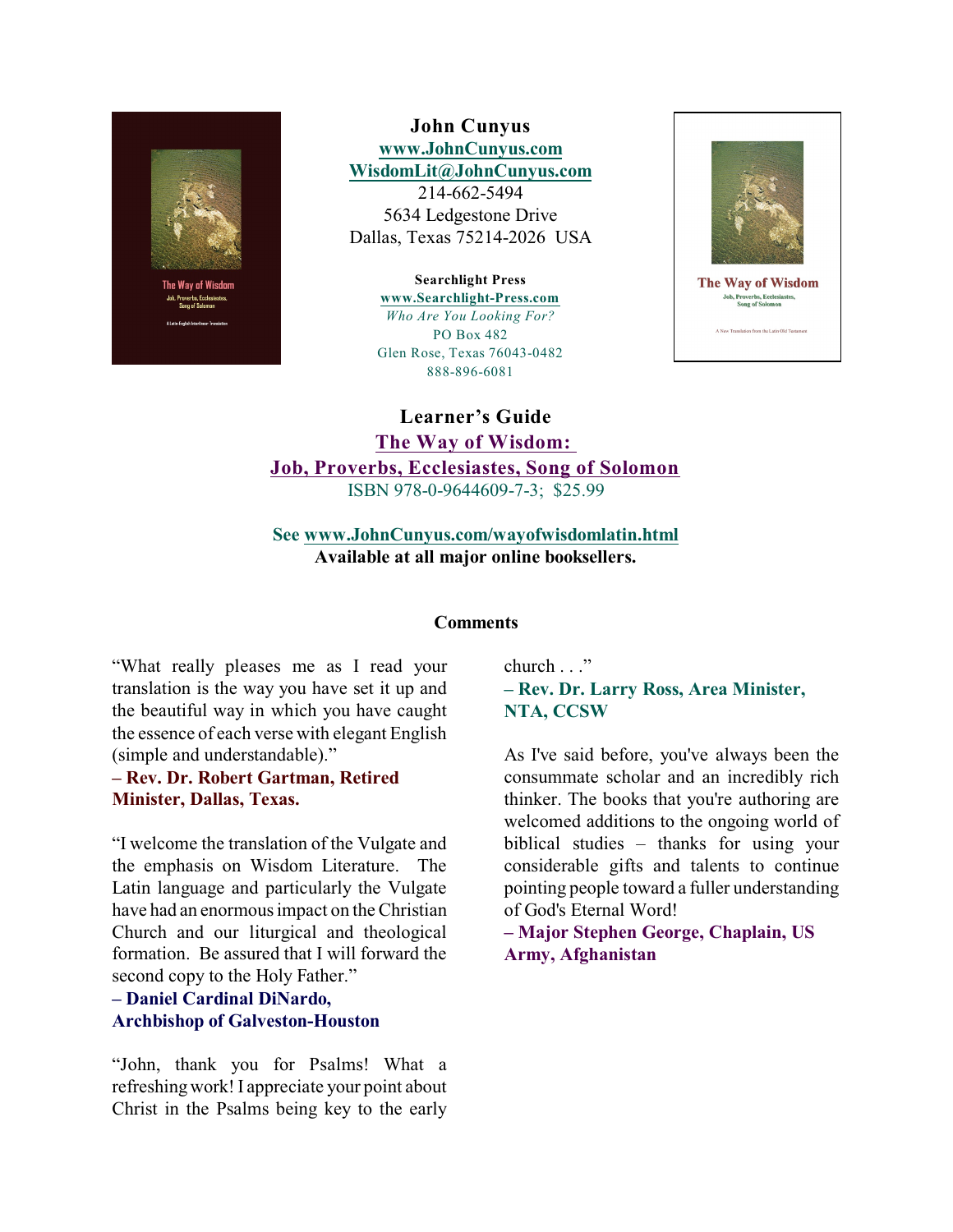# **Outline of Program One**

#### **Opening Prayer**

# **Introduction of the Translation Project.**

What the project is. Who I am. How this project got started. See <http://www.johncunyus.com/files/WoWPublicity.pdf>

## **Brief description of the book/s:**

**Consensus Wisdom Literature** from what my religious community calls the **Old Testament.**

**Four major religious groups** have a version of what we call the Old Testament: 1) Jews; 2) Orthodox Christians; 3) Catholics; and 4) Protestants.

**Orthodox and Catholics** have more wisdom books in their Old Testament than Protestants and Jews.

**These four books** – Job, Proverbs, Ecclesiastes, Song of Solomon, are the consensus books, the books all four consider canonical.

**Job** – why do bad things happen to good people? Where is God in this?

**Proverbs** – how to succeed, whatever the endeavor.

**Ecclesiastes** – what lasts and what doesn't.

**Song of Solomon** – what does true love look like?

## **Dates of Composition**

#### **As Facebook would put it, "It's complicated."**

**Job** – internal evidence suggests when the story took place. When it was actually written is more difficult to discern. Couldn't have been later than the Septuagint translations.

**Internal aspects** pointing to date of story setting, if not composition:

1) Omissions: temple, Jew, Israel, centralized worship, Jerusalem, Kings of Israel and Judah.

2) Semi-nomadic way of life; similar to the way Abraham is described as living. Predates Israel's entry into Canaan.

3) Interior of Near East, fertile crescent locations: Yemen; Northwest Arabia, near present day Eilat; present day Syria, Jordan, Iraq, Saudi Arabia. These places remain well-known to us today, obviously.

**Dialogue format** may suggest a later date: format made famous by Plato, 5<sup>th</sup> Century BCE; standard form of philosophical discourse among the Greeks.

**Proverbs, Ecclesiastes, Song of Solomon** – unlikely to have been earlier than Solomon's era; could not have been later than Septuagint translation,  $3<sup>rd</sup>$  Century BCE.

**How does a book** come to be considered canonical?

**How long does it take** for a book to be accepted as canonical? Paul's letters as examples: between date of composition and 100 years, depending on the source. **Proverbs, Ecclesiastes, Song of Solomon** written sometime between 1000 and 300 BCE.

## **Authors**

**Job – unknown.**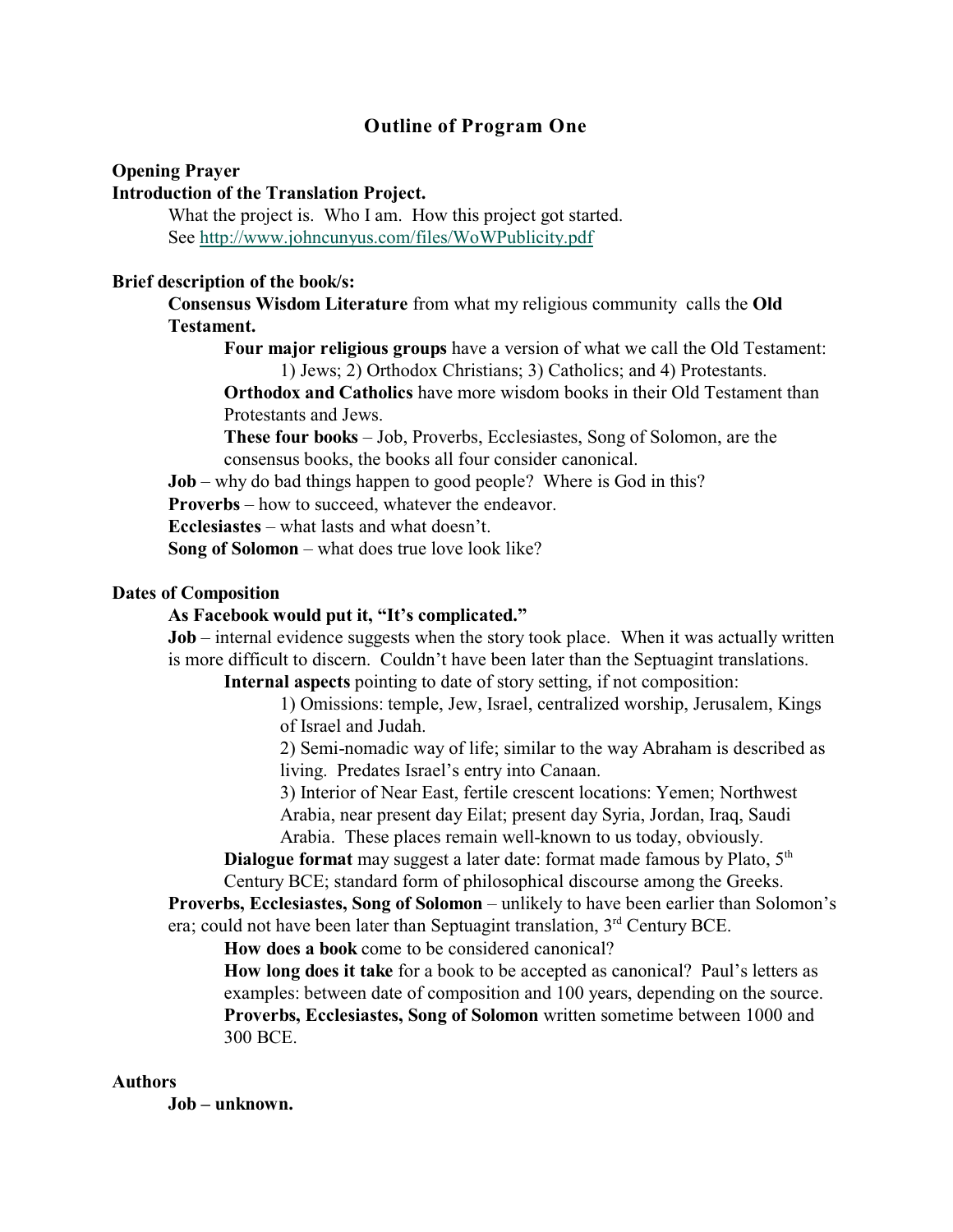**Proverbs, Ecclesiastes, Song of Solomon – traditionally, Solomon.**

**Many modern scholars disagree** with the tradition.

Whether he was or not, his life story helps us understand what wisdom is. **Solomon's life as backdrop** to Proverbs, Ecclesiastes, Song of Solomon.

**David and Bathsheba** as parents.

**Amnon rapes Tamar.**

**Absalom kills Amnon.**

**Absalom's exile,** restoration, rebellion, and death.

**David's failures** as "home front" ruler and as father

**The perils of royal succession** in ancient societies.

Cases in point: Solomon's brother, Adonijah, and his uncle, Joab.

**Wisdom tradition grows out of the age-old human desire** to make things easier for our children. Solomon gave this impulse a literary boost, if nothing else. In Israel's wisest king, a deep, questioning trust in God deepened the already existing spring of the Wisdom tradition.

**In some views, God is the author,** having inspired writers to say exactly what God needed them to say.

### **Original language and transmission**

## **Hebrew**

**Copied by hand.**

**Scholars were conscious of the perils** of manuscript transmission by at least the 3rd Century CE.

Books could be lost or destroyed.

Books could be miscopied.

In the 3<sup>rd</sup> Century CE, the great Christian scholar Origen, created the *Hexapla*. Six column, carefully compared and written version of scripture, as Origen knew it, in a variety of languages: Hebrew, Greek, phonetic Hebrew in Greek characters, among them.

> *Hexapla* was eventually lost, as were many other ancient texts (including all the "autograph" manuscripts of the Bible.).

**Jerome** used it as starting point for much of his work.

# **Translations**

**Septuagint, 3<sup>rd</sup> Century BCE.** 

**Hebrew** and **Aramaic** into **Greek,** commissioned by one of the Ptolemies in Egypt; executed by rabbis in Alexandria, Egypt.

**Vulgate, late 4<sup>th</sup> Century, CE.** 

**Hebrew, Aramaic,** and **Greek** into **Latin.**

**Who was Jerome?**

**What is "The Vulgate"?**

See [www.JohnCunyus.com/vulgatetranslations.html](http://www.JohnCunyus.com/vulgatetranslations.html)

Vulgate, from "vulgar", or "common" Latin, as opposed to literary Latin. Jerome translated the Bible into the common language of his day.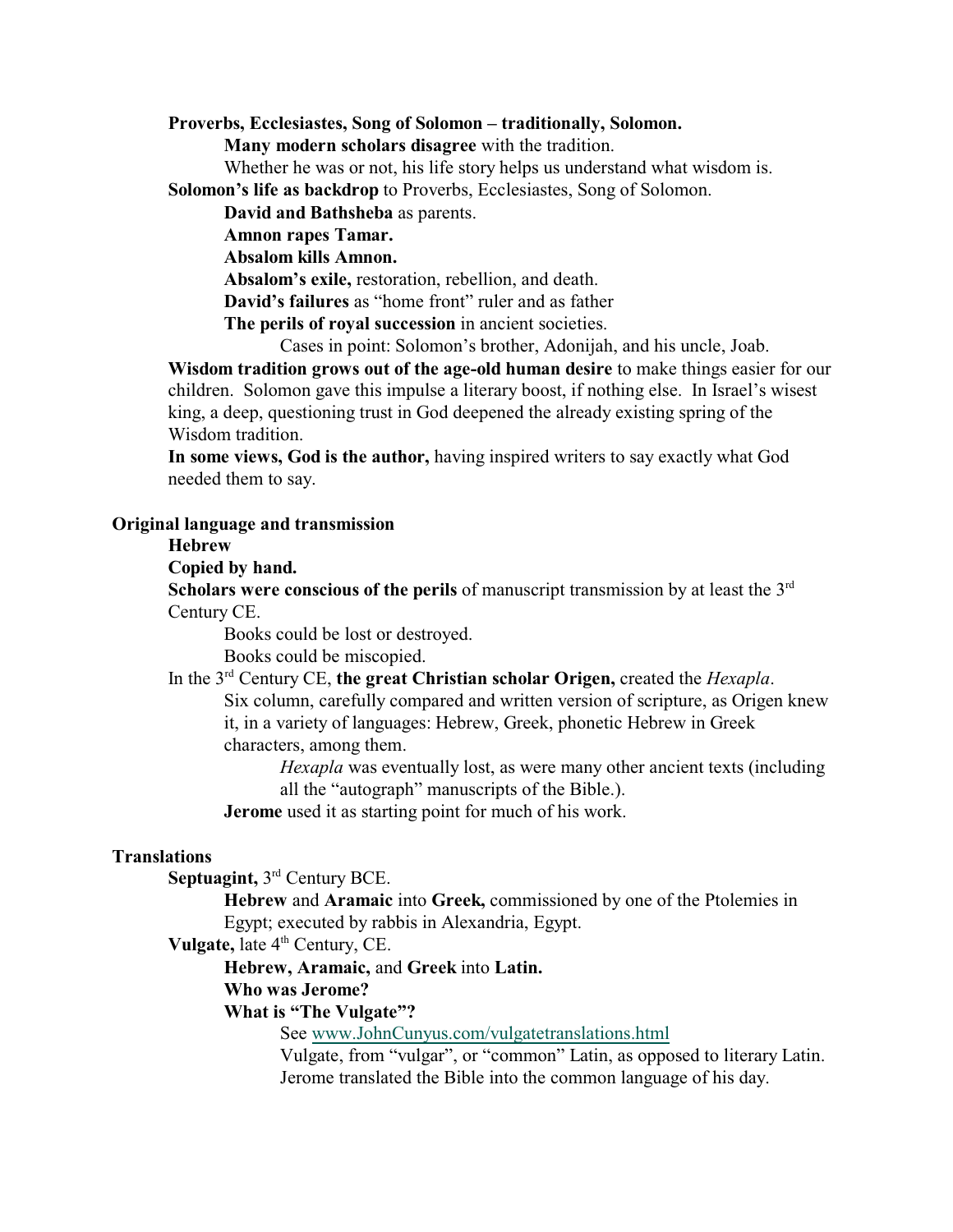#### **Why Work from the Latin text?**

**I don't mean to denigrate** in the least the power of the work in the original languages! **Nevertheless, there are some reasons** for studying the Vulgate, as well.

**Jerome had access to texts** that have been lost, like Origen's *Hexapla.*

**Oldest extant Bible is in Latin.** *Codex Amiatinus*, 7<sup>th</sup> Century CE, vs *Codex*  $A leppo$ ,  $10<sup>th</sup>$  Century CE.

**The Bible in Latin shaped Western Christianity** more than any other version. **Makes some things clearer: Christological emphasis** of the Book of Psalms, for instance.

**Question: which version of the Word is the "real" Word?**

### **Principles of Translation**

## **Accuracy**

Words must be translated according to commonly-accepted definitions; no esoteric translations.

### **Readability**

Those words need to be intelligible to contemporary readers; avoid "stained-glass language," meaningful to some, but incomprehensible to most.

Example: see "Word List."

#### **Am I "making up my own Bible?"**

Some have expressed concerns that I might be "making up my own Bible.'

**I make every effort to avoid that, using the following guidelines.**

I use **Alexander Campbell's "fair, stipulated, and well-established" rule**:

> *The words of the Bible contain all the ideas in it. These words, then, rightly understood, and the ideas are clearly perceived. The words and sentences of the Bible are to be translated, interpreted, and understood according to the same code of laws and principles of interpretation by which other ancient writings are translated and understood; for, when God spoke to man in his own language, he spoke as one person converses with another – in the fair, stipulated, and well-established meaning of the terms*. 1

I translate with **dictionary in hand**.

I check my translation using the **1899 Douay-Rheims** translation of the Vulgate, which was officially authorized by the Roman Catholic Church. I add **footnotes clarifying persons and events** cited in the biblical text, where possible.

I add **footnotes containing wording from the Revised Standard Version**, where the Latin translation is difficult to understand.

# **Is This a "Literal" Translation**

<sup>&</sup>lt;sup>1</sup> Alexander Campbell, The Christian System in Reference to the UNION OF CHRISTIANS and a Restoration of PRIMITIVE CHRISTIANITY as Plead in the Current Reformation, Fourth Edition, Ayer Company Publishers, Salem, New Hampshire, Reprint Edition, 1988, pg 15.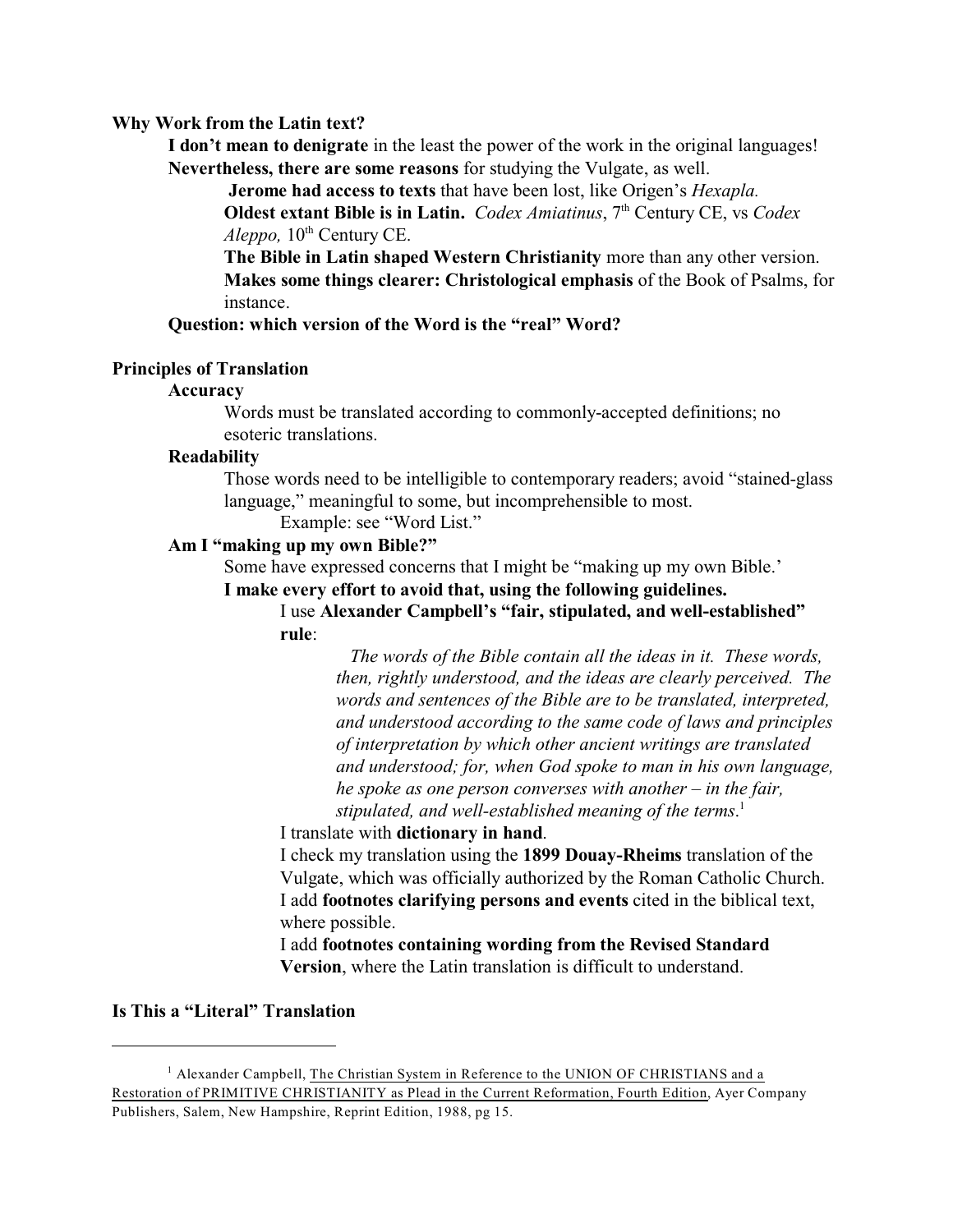**Several issues** to speak to in answering:

**Punctuation:** Latin, Greek, and Hebrew lacked it during the ancient era; must be added by a modern translator to make sense of the text for a modern reader.

**Spacing between words:** lacking in Latin, Greek, and Hebrew texts of the ancient era; must be added to make sense.

Lack of certain words: often, "to be" verbs; articles (definite and indefinite) in Latin; all must be added to make sense.

**Lack of vowels:** unpointed Hebrew original. Must be added to make sense of the original.

**Example:** consonant string: **b t t r**

**How "literal" do you want it? Do you mind if I use vowels?**

**I have followed the King James Version** in italicizing words in the English translation that are not present in the Latin text.

## **Why New Translations?**

**"You know, they've been translated already."**

**Originals don't change, but our language does.**

**Meaning of words** in modern languages changes**:** "suffer," "prevent," and "gay." **Shades of meaning** of words found in the ancient texts:

**Example from The Lord's Prayer:** give us this day our daily bread:

Matthew 6:11 τον ἄρτον ἡμων τον ἐπιούσιον δος ἡμιν σήμερον

Luke 11: 3 τον άρτον ήμων τον επιούσιον δίδου ήμιν το καθ' ήμέραν

 $\epsilon$ πιούσιον appears twice in Greek New Testament.

Jerome translates  $\epsilon \pi \omega \omega \omega$  with two different words:

Matthew 6:11: *supersubstantialem* 

# Luke 11:3: *cotidie*

This gives us the range of meanings of the word, in the understanding of a late  $4<sup>th</sup>$ Century CE scholar.

### **Why the Wisdom books?**

These books will never be the favored scriptures of those who always win. These books become priceless for those who know about loss, pain, grief, and unfairness.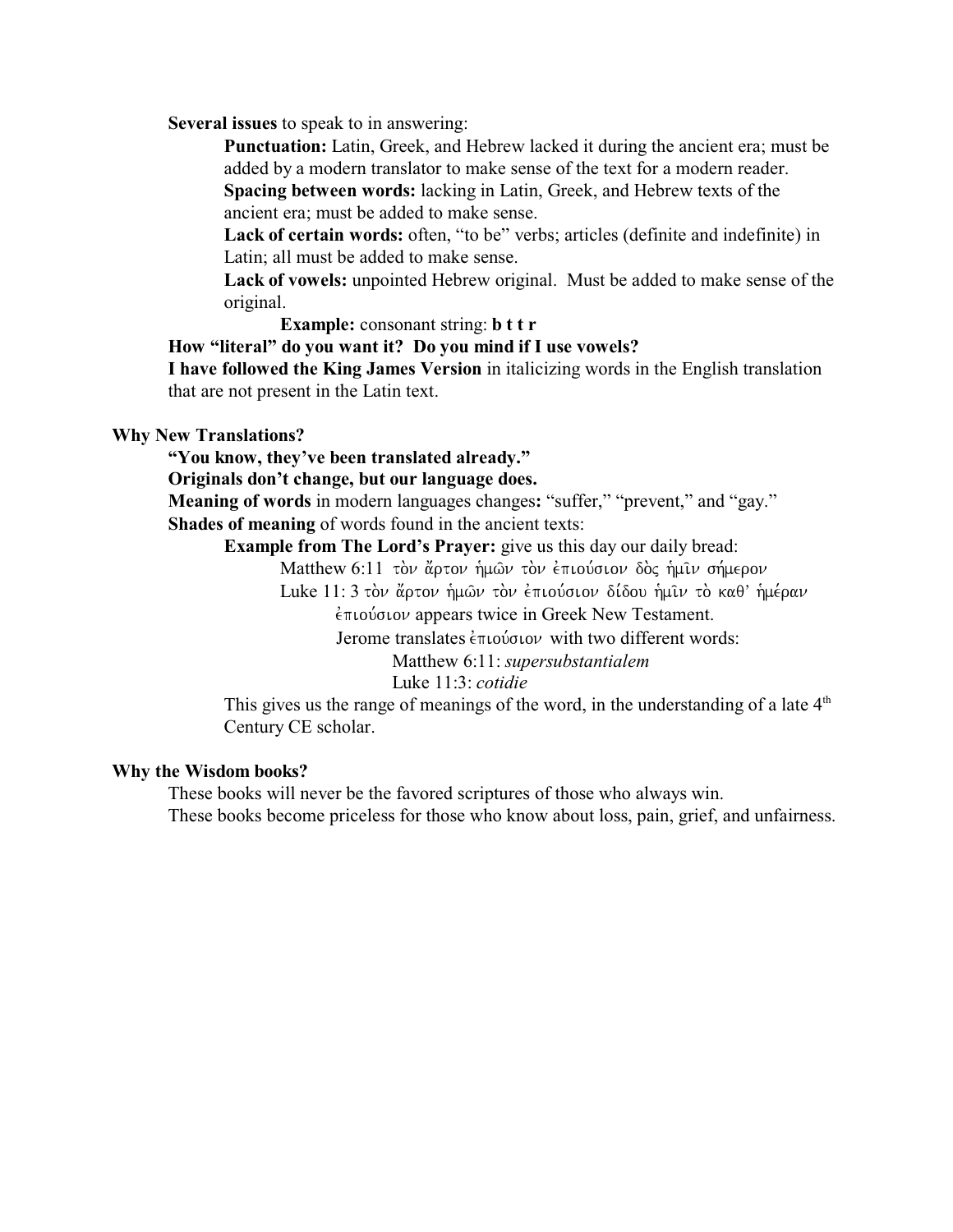# **Outline of Program Two**

Opening Prayer

Key Words

Discuss each word; find contexts; explore understandings; consider how word applies to the present.

*aeturnum* – eternity, without beginning or end.Compare to *sempiternum,* everlasting, lasting forever.

*Deus* – God; translates Hebrew words *El* and, more frequently, *Elohim,* meaning "God." *Elohim* is the plural of *El*, yet is most often translated as the singular, God. Christian Tradition understands the plural as an acknowledgment of God's Triune nature.

*Dominus* – the Lord; substituted for formal, Hebrew given name; God's proper name, Y-H-W-H, was considered too holy to speak aloud by the time the Septuagint was translated.

*homo –* man, human being, humanity, an individual man. When used generically, is understood to include *mulier,* woman.

*impius* – lawless; those with an insufficient reverence for God or gods. Compare to *iustus* (see below.)

*inferno* – inferno, place of blazing destruction; destination of all who die, in Book of Job.

*iniquitas* – treachery, betrayal, iniquity, wickedness.

*insipiens* – empty-headed, fool; a stupid person.

*iustitia* – fairness, justice. Combined with *misericordia* (see below) as fundamental attributes of God in relationship to human affairs.

*iustus* – fair, just, law-abiding; merciful and fair.

*malum* – disaster, misfortune, calamity, harm, evil*.*

*misericordia* – mercy.

*parabola* – comparison.

*rectus –* right, upright, unashamed, not guilty.

*saeculum –* time, age, generation, people born during one period of time. Often appears as *saeculum saculi,* "age of age," or, more frequently, "age of ages."

*sapiens* – wise, understanding.

*sapientia* – wisdom.

*Satanas* – Satan, adversary, accuser, in Book of Job.

*simplex –* simple, straightforward, truthful, honest.

*stultus* – fool; someone who is unteachable; stubbornly ignorant, despite obvious lessons.

*vanitas* – pointlessness, vanity; action that serves no lasting purpose.